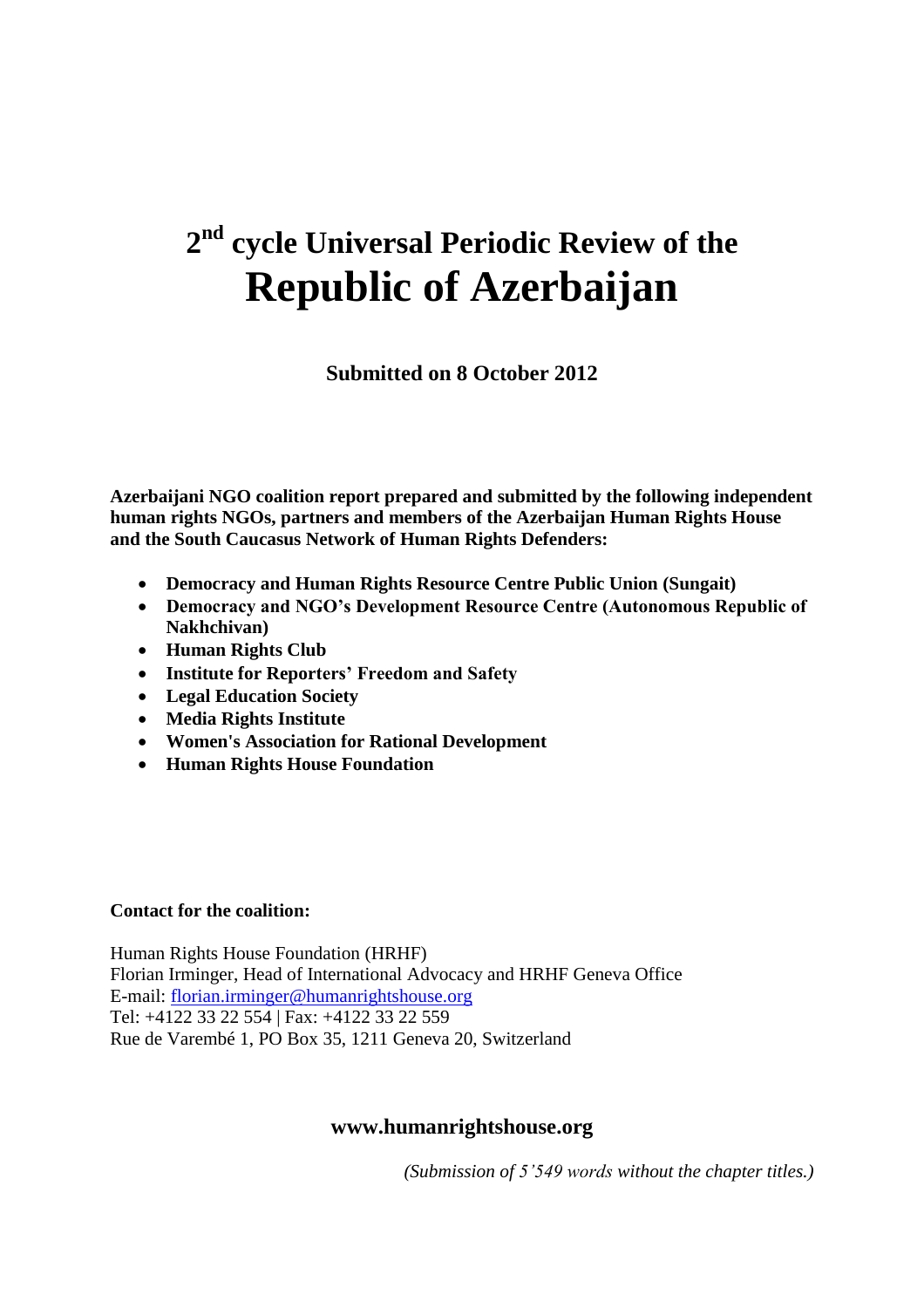# **Table of content**

## *Page*

| I.   |                                                                                                                                                                                                                                     |    |
|------|-------------------------------------------------------------------------------------------------------------------------------------------------------------------------------------------------------------------------------------|----|
|      |                                                                                                                                                                                                                                     |    |
| II.  | Freedom of association <i>manual manual manual manual manual manual</i> 4                                                                                                                                                           |    |
|      |                                                                                                                                                                                                                                     |    |
|      |                                                                                                                                                                                                                                     |    |
|      |                                                                                                                                                                                                                                     |    |
| Ш.   |                                                                                                                                                                                                                                     |    |
|      |                                                                                                                                                                                                                                     |    |
|      |                                                                                                                                                                                                                                     |    |
|      |                                                                                                                                                                                                                                     |    |
| IV.  | Political prisoners <b>manually contained</b> and the set of the set of the set of the set of the set of the set of the set of the set of the set of the set of the set of the set of the set of the set of the set of the set of t |    |
|      |                                                                                                                                                                                                                                     |    |
| V.   |                                                                                                                                                                                                                                     |    |
|      |                                                                                                                                                                                                                                     |    |
| VI.  |                                                                                                                                                                                                                                     |    |
|      |                                                                                                                                                                                                                                     |    |
| VII. | Restrictions by law on the right to information <i>manumumumumumumum</i> 11                                                                                                                                                         |    |
|      |                                                                                                                                                                                                                                     |    |
|      |                                                                                                                                                                                                                                     |    |
|      |                                                                                                                                                                                                                                     |    |
| IX.  |                                                                                                                                                                                                                                     |    |
|      |                                                                                                                                                                                                                                     |    |
| X.   |                                                                                                                                                                                                                                     |    |
|      |                                                                                                                                                                                                                                     | 13 |
| XI.  |                                                                                                                                                                                                                                     |    |
|      |                                                                                                                                                                                                                                     | 13 |
|      |                                                                                                                                                                                                                                     |    |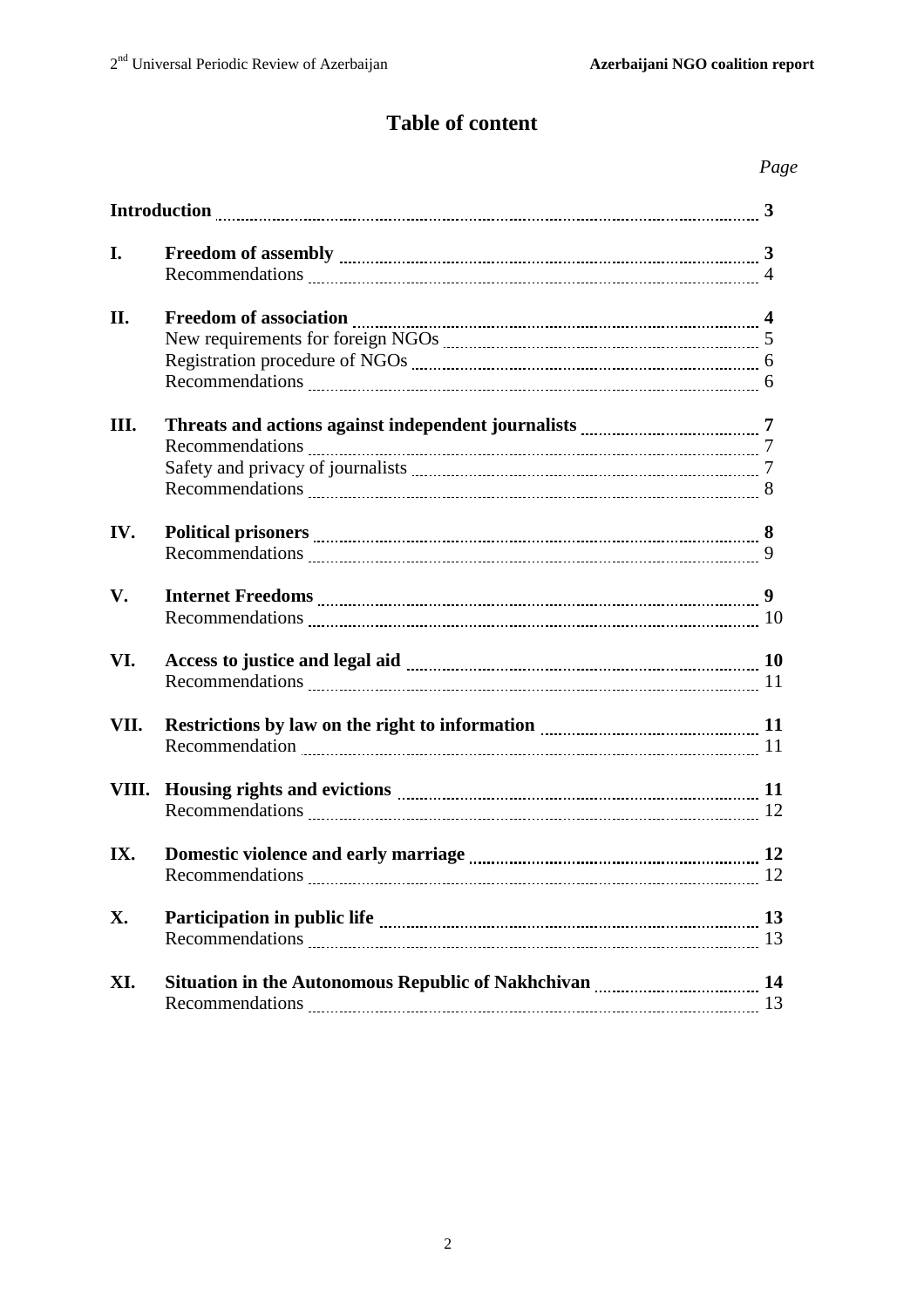# **Introduction**

1. The deteriorating human rights situation in Azerbaijan, particularly the arrests of journalists and human rights defenders on spurious charges, pressure and violence against them committed with full impunity, new restrictive laws to limit freedom of expression and continuing crackdown on peaceful protests in the last years clearly demonstrate Azerbaijan"s unwillingness to take all necessary actions to fully implement its human rights commitments.

2. Being a human rights defender in Azerbaijan is risking retaliation for promoting human rights. Authorities undertake to threaten human rights defenders and arrest them for some hours, or use administrative detentions, as well as their relatives, who loose their jobs or are harassed.

3. The campaign "Sing for Democracy"<sup>1</sup> organised in connection with the Eurovision 2012 in Baku shed light on human rights violations in Azerbaijan, which we underline in this joint report.

4. The situation in the Autonomous Republic of Nakhchivan is even more worrying on many of the same issues.

5. Azerbaijan"s Government unwillingness to commit to its international obligations is illustrated by the lack of implementation of its Universal Periodic Review (UPR) recommendations made in 2008. The mid-term implementation report prepared by the Government does not report on the implementation of the few critical recommendations in regard to civil and political rights, the situation of human rights defenders and journalists or the right to freedom of assembly and association. The same is true for concluding observations made at the Committee against Torture and the Human Rights Committee. Azerbaijan"s authorities are also deaf to their obligation to execute judgements of the European Court of Human Rights and implement recommendations made by Council of Europe bodies.

6. In the preparation of the Government"s mid-term UPR report and in follow-up to the 2008 UPR, none of the NGOs submitting this report have been consulted or invited to a discussion with relevant Government representative or members of the public administration. To date, no consultations or discussions were held with independent human rights NGOs on the upcoming UPR.

# **I. Freedom of assembly**

7. Generally, Azerbaijan is a country in which exercising the right to peacefully assemble is extremely difficult. The few peaceful protests that receive an authorisation have to take place outside of city centres, in regions where nobody can notice them.

8. In March and April 2011, hundreds of Azerbaijanis took to the streets to take part in pro-democracy protests inspired by the uprisings in the Middle East and North Africa. The authorities responded by using excessive force to disperse the protests and arresting hundreds of protesters – as well as pre-emptively detaining some political activists.

9. The Government uses unlawful methods and preventive measures to inhibit the gatherings of registered assemblies.

10. The restrictions go as far that even for the  $20<sup>th</sup>$  anniversary of the Independence Day of the Republic of Azerbaijan, on 18 October 2011, the Executive Power of Baku City did not allow the opposition coalition"s Public Chamber to hold a holiday march. The reason invoked for not issuing an authorisation was heavy traffic.

<sup>&</sup>lt;sup>1</sup> See: http://www.singfordemocracy.org.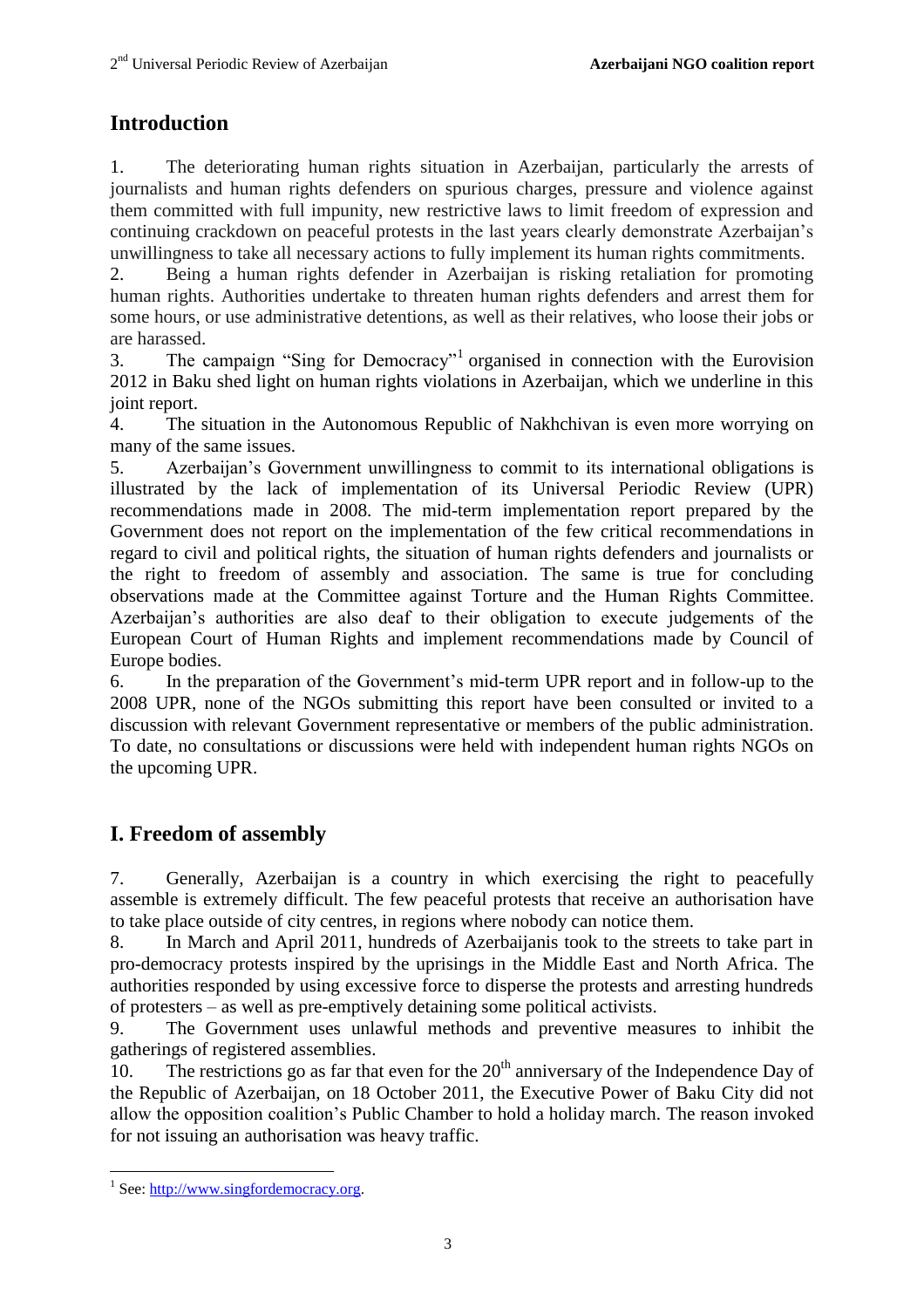11. Peaceful protestors are regularly arrested when they assemble in Baku. 4 of the protestors arrested in connection with the 2 April 2011 are to date still imprisoned.

12. The use of force against peaceful demonstrators is almost systematic. Authorities do not tolerate any assembly and use force to disperse assembly and detain participants for several hours before releasing them. This is also the case for assemblies that are not organised by opposition movements or human rights NGOs, as for example demonstrations organised in January 2012 by Baku taxi drivers or religious groups.

13. The use of administrative detention of up to 10 days against peaceful protestors is an additional worrying trend.

14. On 1 March 2012 protests were held in Quba demanding the resignation of the Executive Chief Rauf Habibov. Some buildings of the Executive Power and the private residence of Rauf Habibov were burned. Some days ahead of the protests a video-tape featuring a speech by Rauf Habibov in which he insulted Quba citizens at a conference dedicated to the discussions of social issues on 22 November 2011. Criminal cases were launched against 25 Quba citizens for these actions, and 12 of them were arrested.<sup>2</sup>

15. The right to assemble in meetings is also hindered in Azerbaijan, especially in the regions, where you need a permission form the local authorities. It is difficult for independent NGOs to rent meeting rooms. It has also been proven difficult again and again to organise gatherings in internationally known hotels, due to State officials discouraging hotel managers from renting their rooms to certain NGOs.

## **Recommendations:**

- Allow peaceful assemblies on the basis of a notification system and limit the authorisation procedure to specific places in city centres.
- Adopt a clear code of conduct for police forces preventing the use of violence against peaceful protestors and should not use force to disperse peaceful protestors.

# **II. Freedom of association**

16. NGOs and their representatives are allowed to operate freely, without harassment, unless they demonstrate serious criticism of the Government and its policies or implement projects that do not receive Governmental support. The Government imposes partial registration procedures, often resulting in the refusal of the registration of NGOs, establishes a wide discretionary right to control NGO activities or applies financial constraints.

17. In June 2009, amendments to the law on NGOs increased control in the NGO sector through imposed restrictions on activities, depriving them of financial resources, broadening controlling mechanisms, which considerably restricts the activities of international NGOs in Azerbaijan. The amendments were followed by the adoption of several presidential decrees related to the implementation of the respective changes<sup>3</sup>.

18. In its opinion of 19 October 2011 on the Azerbaijani NGO Law, the European Commission for Democracy through Law, better known as the Venice Commission, came to a conclusion that the 2009 amendments and further rules that followed later "overturn the previous efforts to meet with the requirements of international standards"<sup>4</sup>.

19. Obstacles also apply for NGOs that seek funding to pursue their activities. Regulations with legal restrictions on funding result in exercise of the discretionary right of the authorities

<sup>&</sup>lt;sup>2</sup> See: [http://obyektiv.tv/index.php?view=video&id=2984&option=com\\_jomtube&Itemid=17&lang=az.](http://obyektiv.tv/index.php?view=video&id=2984&option=com_jomtube&Itemid=17&lang=az)

<sup>&</sup>lt;sup>3</sup> See: [http://www.cssn.gov.az/en/index.php?option=com\\_content&task=view&id=167&Itemid=125](http://www.cssn.gov.az/en/index.php?option=com_content&task=view&id=167&Itemid=125) and [http://www.cssn.gov.az/en/index.php?option=com\\_content&task=view&id=166&Itemid=124.](http://www.cssn.gov.az/en/index.php?option=com_content&task=view&id=166&Itemid=124)

<sup>&</sup>lt;sup>4</sup> Opinion of the Venice Commission on Azerbaijani NGO Law of 19 October 2011, paragraph 117.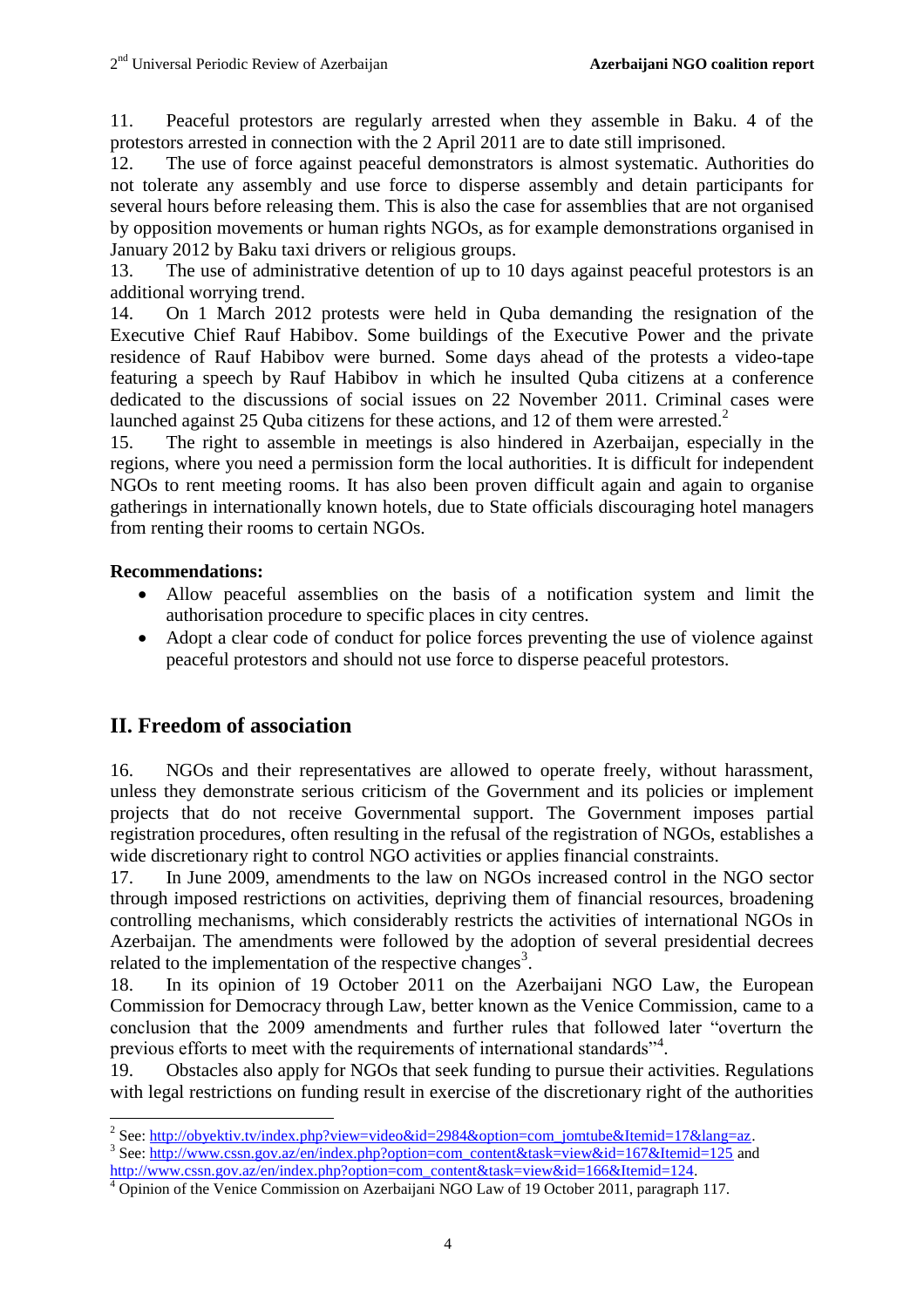to interfere in such affairs and place unclear burdensome financial reporting requirements for NGOs, which may result in their dissolution.

20. Overall, activities of independent NGOs, civil society gatherings, including public debates, are viewed with suspicion or are discouraged, especially in the regions. Surveillance by security bodies of activities organised by NGOs outside of Baku is usual.

21. The government also uses NGO regulations in order to pressure independent NGOs. In February 2012, the Ministry of Justice issued warnings to the Institute for Reporters' Freedom and Safety and to the Nakhchivan-based Democracy and NGO"s Development Resource Centre, citing the dissemination of "biased" information via www.nakhchivan.org.az in February 2012.<sup>5</sup> After two warnings an organization can be closed down.

#### **New requirements for foreign NGOs**

22. The latest provisions of Azerbaijani NGO Law of 2009 state that foreign NGOs or those permanently funded by foreign governments shall be registered on the basis of an agreements concluded between the NGO and the State. Such a vague regulation and its discriminate application to foreign NGOs results in legal uncertainty of the foreign NGOs in Azerbaijan, which might lead to refusal of registration.

23. The Government adopted a decree on 16 March 2011, which provides rules on State registration of foreign NGOs and negotiations with them on required agreements<sup>6</sup>. However, the decree does not specify the procedure as to how to conclude a required agreement with the authorities. It is also not clear what is meant by the provision that organisations must respect the national moral values and the organisations must not be involved in political or religious propaganda in order to finalize an agreement with the authorities. It therefore provides the Ministry of Justice with a broad discretion to interpret it and to define the requirements for agreements in a way restricting the right to freedom of association.

24. In 2007, the Azerbaijan Human Rights House was registered as an international branch of the Human Rights House Foundation, and officially opened in 2009. In accordance with the order of the Azerbaijani Ministry of Justice of 10 March 2011 the activities of the Human Rights House have been ceased. Partner organisations continue all activities, until an agreement with authorities on the reopening of the Azerbaijan Human Rights House is reached. The action taken against the Human Rights House is a symbol of the methods used by authorities in Azerbaijan against international NGOs and independent NGOs.

25. This case is an illustration of the increased administrative burden on international NGOs and the discriminatory regulations with regard to certain NGOs. The legislation provides State authorities, with excessive discretion, the right to monitor and pursue supervision over compliance of NGO activities or even ban certain actions or suspend operation, without any precise criteria on when such powers should be exercised, and gives space for them to arbitrarily apply the laws in order to suppress organisations whose work is related to sensitive areas like injustice, election observations, human rights violations or impunity of State officials.

#### **Registration procedure of NGOs**

26. Organisations critical to the Government are more often subject to abusive application of the regulation resulting in delays of their registration. The procedure of NGO registration is becoming more and more complex and there are some lengthy delays in the registration. One has to apply to the Ministry of Justice for registration within 30 days of the establishment of

 $\overline{\phantom{a}}$  $<sup>5</sup>$  See the Human Rights House Foundation's statement at the UN Human Rights Council on 14 March 2012:</sup> [http://humanrightshouse.org/Articles/17762.html.](http://humanrightshouse.org/Articles/17762.html)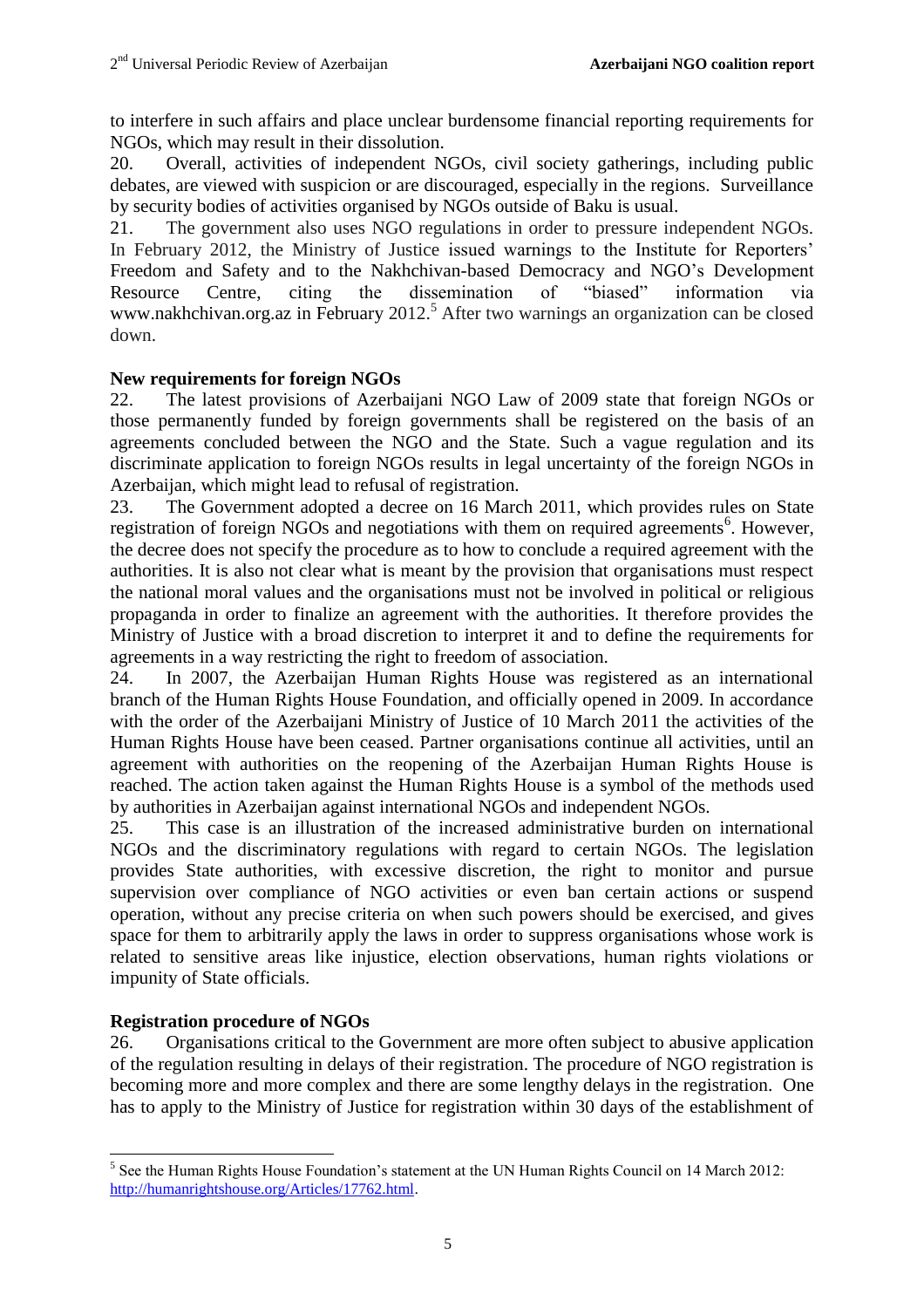an NGO. The Ministry of Justice then inquires at the ministries of Interior and of National Security regarding the credibility of the founders of the NGO.

27. If an officially registered NGO does not have branches in one third of the administrative districts of Azerbaijan, in practice it is used as a ground not to allow them to hold such activities as seminars, meetings and monitoring procedures in the regions of the country. NGOs find it particularly difficult to operate in regions outside of Baku, and many regional NGOs have been unable to register.

28. In its opinion on the Azerbaijani NGO Law, the Venice Commission stated that the NGO registration procedure in Azerbaijan is "lengthy and complicated, whose outcomes are difficult to predict" and expressed concern that "applications of many NGOs, especially human rights NGOs, are for some reasons or even without any reasons treated as 'exceptional'", and encouraged Azerbaijani authorities "to strive to reduce the number of such cases"<sup>7</sup>.

29. Domestic courts have not been supportive of NGOs and their founders in the lawsuits against the registration body. However, in all cases that were brought to the European Court of Human Rights<sup>8</sup>, the Court found Azerbaijan to be in violation of article 11 (freedom of association) of the Convention for the Protection of Human Rights and Fundamental Freedoms (European Convention of Human Rights).

30. Following the Court"s decisions, amendments to Azerbaijani State Register Law prolonged the deadline for the registration of NGOs up to 40 days. In exceptional cases, with further investigation, the period can be prolonged for additional 30 days. The law established the automatic acquisition of a legal status for NGOs if the Ministry of Justice does not respond within the defined deadlines. In addition, it included a requirement for the Ministry to define all the shortcomings at the same time and present it to the applicant.

31. In practice national authorities continue to abuse State registration procedures. The refusal of NGO registrations is a common practice on various grounds and the deadlines set by the legislation are not respected in most cases.

#### **Recommendations:**

- The legislation on State registration of NGOs and funding for NGOs should be amended, in line with the Venice Commission recommendations, in order to ensure free and open space for human rights NGOs, including by simplifying the registration procedures;
- End the practice that requires NGOs to get permission of the President's Administration through local authorities to conduct NGO seminars, workshops and other NGO activities in the regions. The police and the local authority should not interfere in the activities of the NGOs;
- Immediately and unconditionally allow the Azerbaijan Human Rights House to reopen and effectively pursue its activities, and provide with all necessary documentation proving that the order to cease all activities has been lifted.

# **III. Threats and actions against independent journalists**

 $\overline{\phantom{a}}$ <sup>6</sup> Decree of the Cabinet of the Ministers of the Republic of Azerbaijan of 16 March 2011, number 43.

<sup>7</sup> *Ibidem*, paragraph 62.

<sup>&</sup>lt;sup>8</sup> Ismayilov v. Azerbaijan (ECHR 17 January 2008), Nasibova v. Azerbaijan (ECHR, 18 October 2007), Aliyev and Others v. Azerbaijan (ECHR, 18 December 2008), Tebieti Mühafize Cemiyyeti and Israfilov v. Azerbaijan (ECHR, 8 October 2009).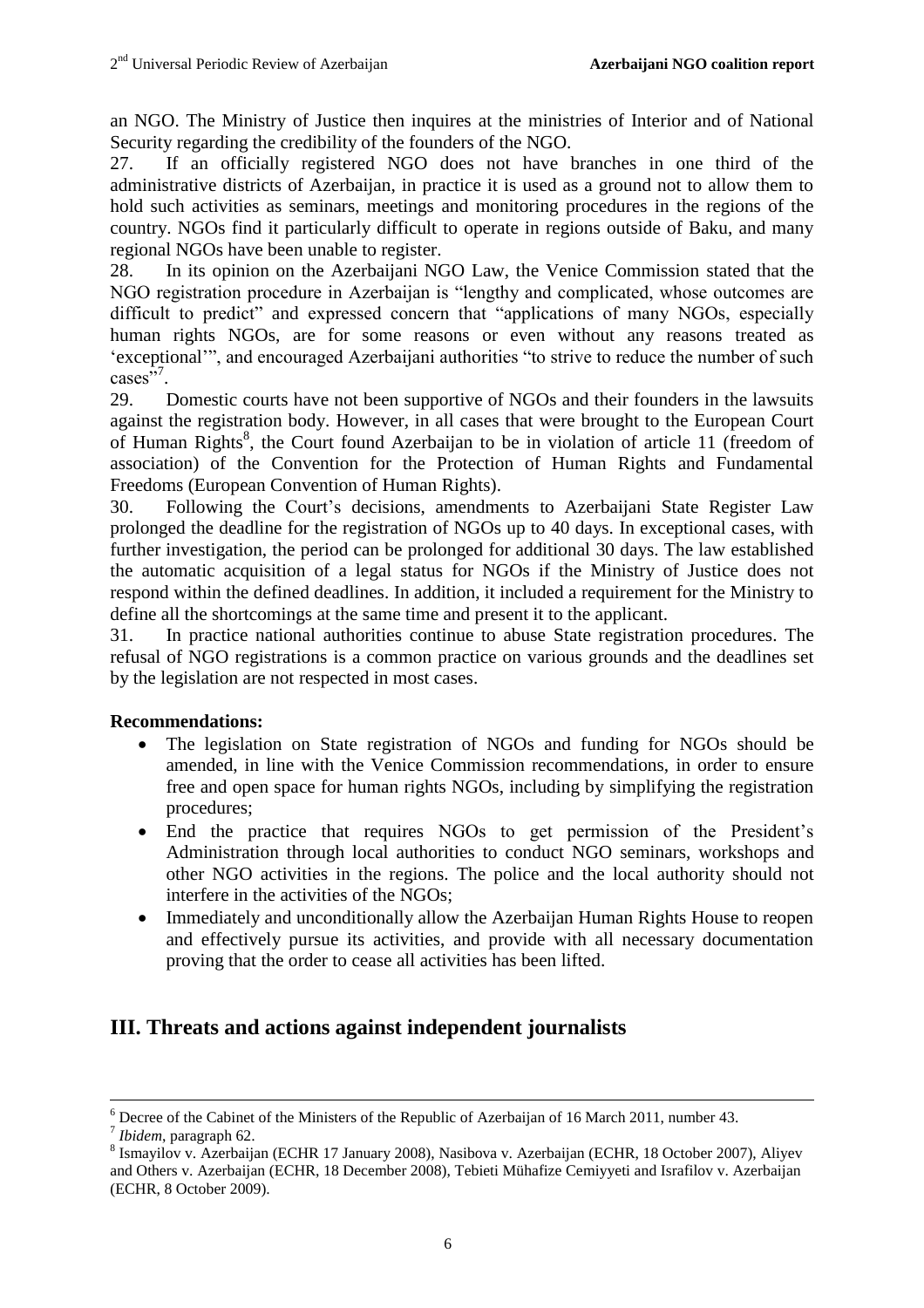32. The Government has developed sophisticated judicial machinery that stifles critical and independent reporting. The Government has been using defamation lawsuits to intimidate and silence criticism and the opposition, which had a chilling effect on the free flow of information in the country. Legislation poses a serious threat to the access and dissemination of information.

33. The adoption of the Defamation Law that decriminalizes acts of libel and insult has been deferred. Since 2009 there have been more than 150 defamation allegations against the media. There were more than 20 criminal sentences addressed to journalists for their articles.

34. Furthermore, authorities have used indemnities to fulfil the role of censorship. Many critical newspapers face high fines.

35. In 2009, the Government banned Radio BBC, Radio Liberty and Voice of America of local FM frequencies. It is impossible to obtain a license for broadcasting in Azerbaijan, despite the fact that there are a sufficient number of available frequencies. At the same time, the State broadcast media has expanded with now 3 State-run TV channels functioning.

36. Distribution channels are usually discriminatory towards print media based on its content. There were about 700 houses that were selling print media in 2011, more than 200 of those were demolished with the excuse of reconstruction in 2012. The Government also systematically publishes Government announcement only in newspapers friendly to the Government, thereby not providing publicity revenue to independent or opposition newspapers.

37. A freedom of information law was adopted in 2005, but the Government has taken little action to implement its provisions and increase transparency at public institutions.

## **Recommendations:**

- The article stipulating criminal responsibility for defamation should be removed of the Criminal Code of the Republic of Azerbaijan.
- Allow foreign and national radio to broadcast on national TV and radio frequencies and set-up an independent broadcasting regulatory body to ensure fair and transparent distribution of TV and radio frequencies through simplified application for licenses.
- Withdraw restrictive amendments to the legislation that intends to limit the activities of mass media and media representatives, including the law on access to information.
- Establish the Institution of Independent Press Ombudsman in line with international standards and empower it with the authority of Press Ombudsman that currently belongs to the Commissioner for Human Rights.
- Establish an independent authority in charge of distributing Government-funded advertising to media outlets in a fair manner.

## **Safety and privacy of journalists**

38. Authorities often resort to violence, beatings, abductions, torture and the illegal detention of journalists. Such practices have led to an increasing sense of insecurity and a high incidence of self-censorship within the media community.

39. Elmar Huseynov, editor-in-chief of the weekly magazine *Monitor*, was shot dead in front of his apartment on 2 March 2005. Although more than seven years passed since Huseynov's murder, no one has been punished for this crime.

40. Another symbol of impunity is Rafig Tagi, an Azerbaijani journalist, writer and longstanding critic of political Islam, who died after suffering multiple stab wounds in the attack in Baku on 19 November 2011. No one has yet been punished for this crime.

41. From 2009 until now, four well-known independent journalists faced interference to their personal lives. Two correspondents of the newspaper *Azadliq*, Natiq Adilov and Tural Aliyev, were taped nude in their hotel room. Correspondent of *Azadliq* Azer Ahmadov was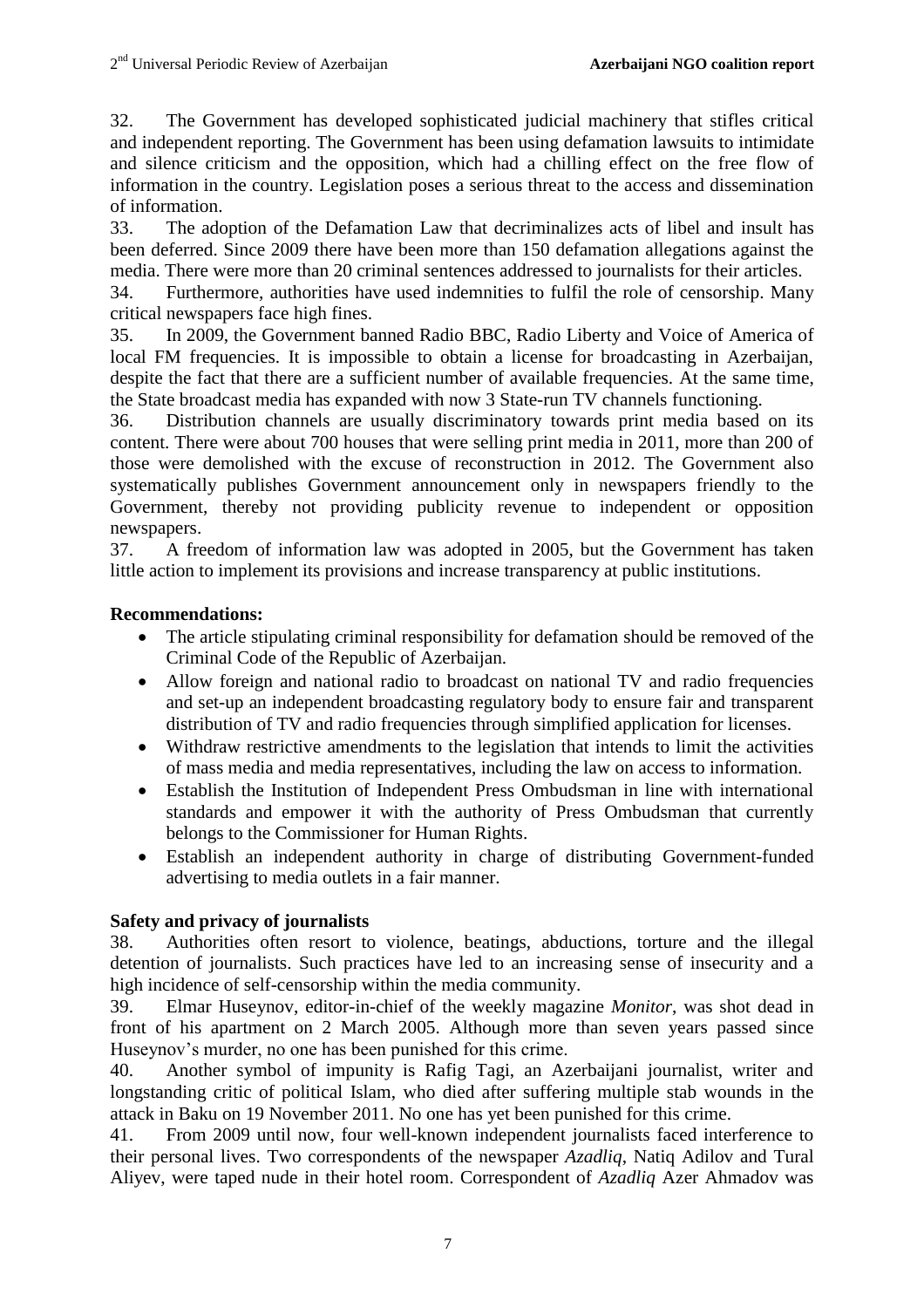taped with during an intimate moment. Award-winning investigating journalist, Khadija Ismayilova, was subject to moral attacks when in March 2012 she received a threatening letter containing intimate pictures of her, a direct attempt to stop her latest investigations.<sup>9</sup> An intimate video clip with scenes from the intimate relations with her partner was posted on Internet as well as broadcasting on State owned LIDER TV channel. Idrak Abbasov, a correspondent of the Institute for Reporters" Freedom and Safety and Ayna and Zerkalo newspapers, was severely beaten to the point of hospitalisation on 18 April 2012 by guards of SOCAR, the State Oil Company, whilst filming the demolition of houses by the company.<sup>10</sup>

42. During 2010-2012, 9 journalists who were known for their critical research articles were arrested on fabricated and politicized charges ranging from hooliganism and drug possession to incitement to mass disorder, that stemmed from their work.<sup>11</sup>

#### **Recommendations:**

- End impunity for those harassing, attacking or killing journalists, including the killings of Elmar Huseynov and Rafig Tagi and ensure that all cases are investigated, and all guilty parties are punished in accordance with the law. Ensure that the investigations are made in a transparent manner.
- Ensure that journalists and media workers do not face retaliation for their publications and investigations.
- Review all cases in which journalists are charged for hooliganism or drug possession and immediately release and compensate all of those who were arrested on trumpedcharges. Ensure that the investigations are made in a transparent manner and provide that all trials are open and fair.

# **IV. Political prisoners**

43. Azerbaijan is one of the few European countries still having several political prisoners. The Parliamentary Assembly of the Council of Europe mandated a rapporteur to report on this situation, but the rapporteur has not been granted a visa to undertake visits to the country per his mandate. Since the country became a member in 2001, the Council of Europe has kept a specific focus on political prisoners. The Government has persistently failed to cooperate with Council of Europe bodies, unwilling to open any door of cooperation to find a solution to the problem.

44. To date, 16 activists arrested related peaceful protests in 2011 where recognized as prisoners of conscience by Amnesty International. They were released in June 2012. However, new charges have been brought against other activists and journalists since then.

45. It became a practice in Azerbaijan to imprison people for exercising their right to freedom of expression. Journalists and human rights defenders are subject to imprisonment due to their engagement, as we highlight in the previous paragraphs.

<sup>&</sup>lt;sup>9</sup> See: http://humanrightshouse.org/Articles/17785.html.

<sup>&</sup>lt;sup>10</sup> See[: http://humanrightshouse.org/Articles/17948.html.](http://humanrightshouse.org/Articles/17948.html)

<sup>&</sup>lt;sup>11</sup> At its latest review of Azerbaijan, the United Nations Human Rights Committee expressed its concern at reports of a pattern of harassment and criminal libel suits or hooliganism charges against journalists and urged Azerbaijan "to effectively protect media workers against attempts on their integrity and life, and to pay special attention and react vigorously if such acts occur." It also recommended Azerbaijan to "not unreasonably restrain independent newspapers, as well as local broadcasting of radio stations [and to] treat users of non-conventional media in strict compliance with article 19 of the Covenant." (Concluding observations on Azerbaijan, 13 August 2009, paragraph 15, UN Doc.: CCPR/C/AZE/CO/3).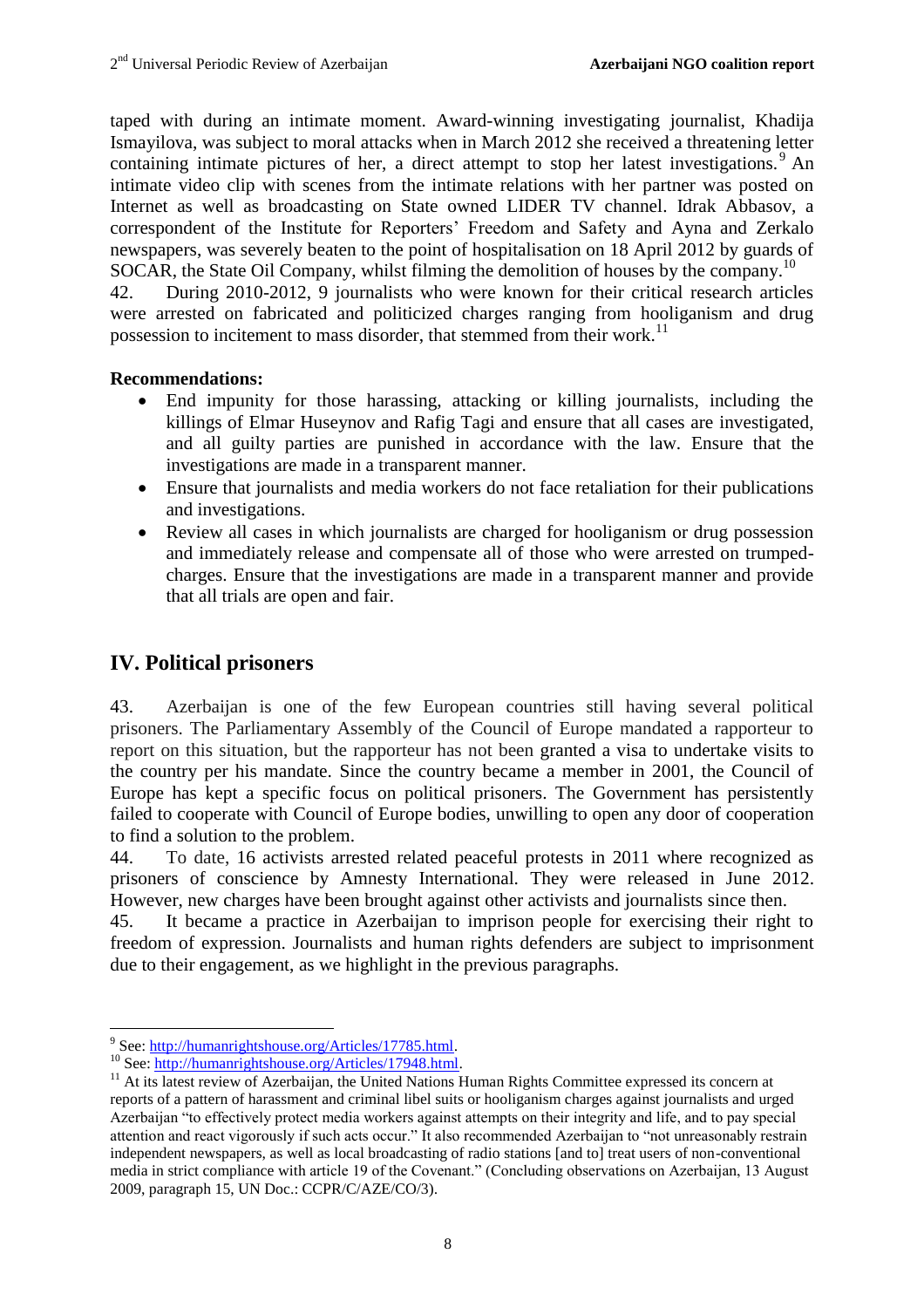#### **Recommendations:**

- Immediately and unconditionally release all journalists, human rights defenders, and activists currently imprisoned and fully compensate and rehabilitate them.
- Fully cooperate with all relevant European and international mechanisms willing to analyse the situation of political prisoners in the country, including by extending an invitation to the United Nations Working Group on Arbitrary Detentions and the Parliamentary Assembly of the Council of Europe mechanism to follow-up the resolution on political prisoners in Azerbaijan (if adopted in January 2013).

## **V. Internet Freedoms**

 $\overline{\phantom{a}}$ 

46. Internet is partially free in Azerbaijan. The Government does not typically restrict internet access, but it has repeatedly blocked some websites featuring opposition views and intimidated the online community through its harsh treatment of so-called "cyber dissidents". Those using Internet to disseminate pro-democracy views that do not coalesce with the official Government line have been punished, interrogated, were sentenced to jail and fined.

47. For the last three years at least 5 journalists were subject to such prosecutions related to their online activities:

- In 2012, popular journalist Faramaz Novruzogly (Allahverdiyev), was sentenced to 4.5 years for posting his views online, he was accused of calling out against the Government;
- In 2011, human rights activist Taleh Khasmammadov was imprisoned for his critical speech in a social network. Mehman Huseynov, the photo correspondent of the Institute for Reporters" Freedom and Safety, was also subjected to criminal prosecution. Executive Director, Vugar Gonagov, and Editor-in-Chief, Zaur Guliyev, of Quba regional TV were imprisoned for uploading the speech of a Governmental official on YouTube in 2011. A criminal proceeding is held against the blogger and Facebook-activist Elnur Majidli, who has so far managed to escape imprisonment due to his residence in France.

48. Emin Milli and Adnan Hajizade, two video bloggers from the Republic of Azerbaijan were arrested on 8 July 2009 on "hooliganism" charges. On 19 August 2010, the Azerbaijani Supreme Court convicted Milli and Hajizade of hooliganism and sentenced them to two and a half years and two years of imprisonment respectively. They were released in  $2011$ .<sup>12</sup>

49. Furthermore, no investigation is undertaken after the websites of critical media institutions such as *Azadliq*, *Yeni Musavat* and Radio Liberty were blocked or faced cyberattacks.

<sup>&</sup>lt;sup>12</sup> For more information on these cases:  $\frac{http://human rightshouse.org/Articles/15605.html}{http://human rightshouse.org/Articles/15605.html}.$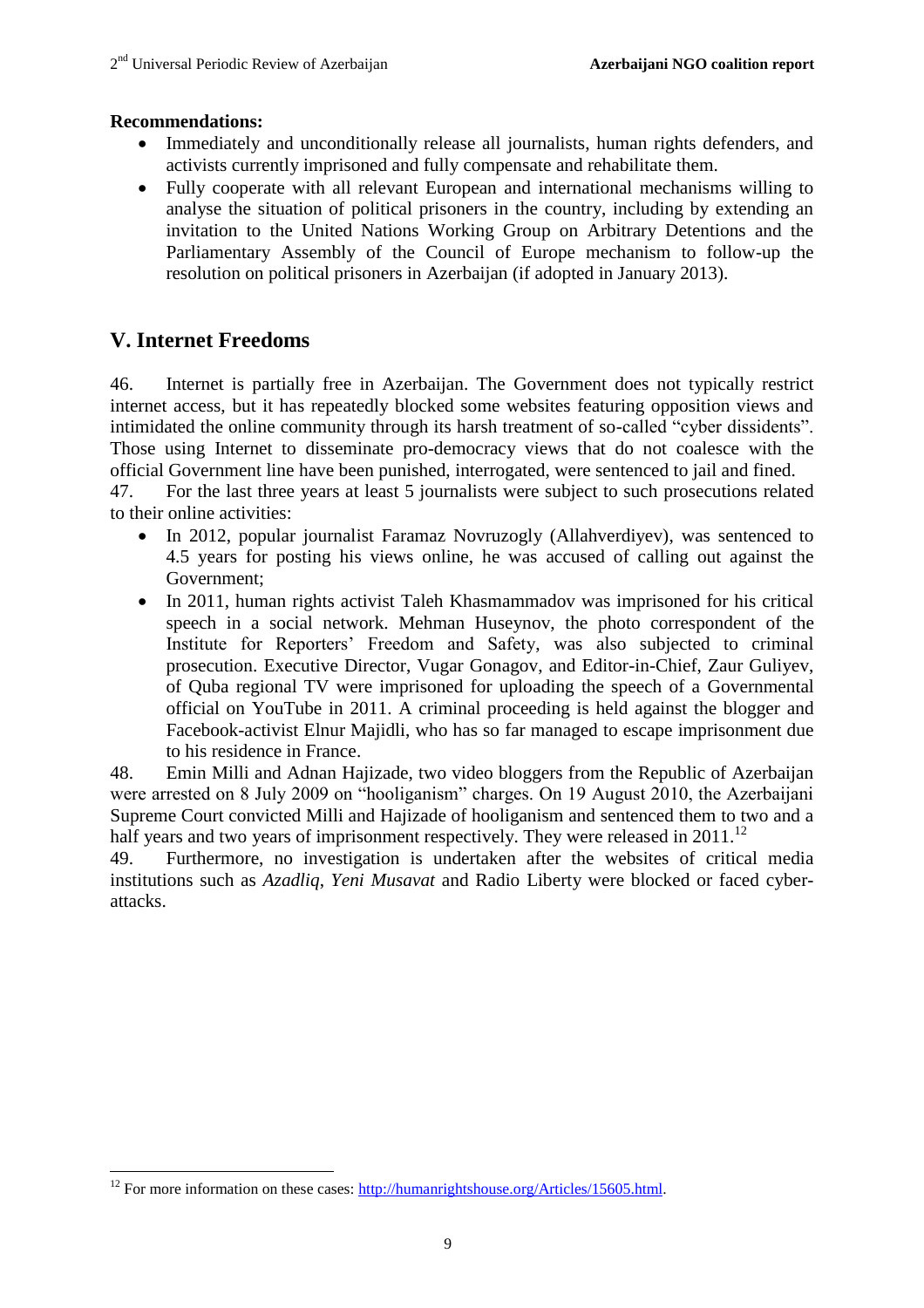#### **Recommendations:**

- Stop the persecution of individuals for their online legal activities and immediately release and compensate those arrested for their online activities. Provide fair trial for those who were subjected to criminal prosecution in relation to their critical views expressed on Internet.
- Implement policies aiming at allowing access to Internet to all in every part of Azerbaijan, especially outside of cities.

## **VII. Access to justice and legal aid**

50. Article 60 of Constitution of the Republic of Azerbaijan States that "Legal protection of rights and liberties of every citizen is ensured". But there are still problems regarding access to court in the legislation of Azerbaijan and its implementation. The main problems are followings:

- Returning claim petitions and/or refusing to accept them;
- Unfeasibility of hearing the case in a Cassation Court without the participation of a lawyer;
- Refusing, in most cases, to accept individual complaints for proceeding in the Constitutional Court
- Preventing detainees in prison to meet with lawyers or appealing to court, etc**.**

51. Sometimes individuals, NGOs and the mass media whose rights are violated have to wait years so that illegal decisions on refusing to accept complaints to proceedings will be dismissed and the court starts to examine the case on its merits. Specifically, complaints on violation of rights to assembly, to access information, not to be subjected to torture or to inhuman or degrading treatment, the right to education are mostly being refused insubstantially.

52. As there is no requirement for compulsory participation of parties in by law, judges formalize the decisions with previous dates. Contrary to requirement of law, in these cases courts do not indicate which body the applicant should apply to, if the case is not within the court competence. Consequently, right to access to court is violated, and as the body responsible to settle the dispute avoids executing its obligation, legal and physical persons remain unprotected.

53. One of the challenges for citizens, regarding access to fair trial, is the refusal by the Supreme Court to hear cassation complaints, which is not constituted by a person who is not a member of Bar Association. People of low income whose rights are violated cannot retain a lawyer. Cost of advocacy service is out of reach for them. Individuals with low income are entitled to a State-funded lawyer, however, the law does not say how to do this. The Supreme Court, Appellate Court, District Courts, Bar Association have always refused to examine applications for legal aid by citizens with low income.

54. Concrete actions are taken against those lawyers who dare to provide legal counsel to those who criticise the government They are threatened, harassed and in some cases disbarred. As a part of the broader government campaign against those who raise their critical voices, an alarming pressure is put on the activities of independent lawyers and human rights defenders, and their organisations. Several lawyers have been openly warned not to defend the rights of those detained. In addition to harassment, concrete actions are taken against those lawyers who dare to provide legal counsel to those who criticized the government

55. Finally, the Grave Crimes Court, which does not correspond with the structure of the judicial system, does not have any professional distinction and is more a tool for the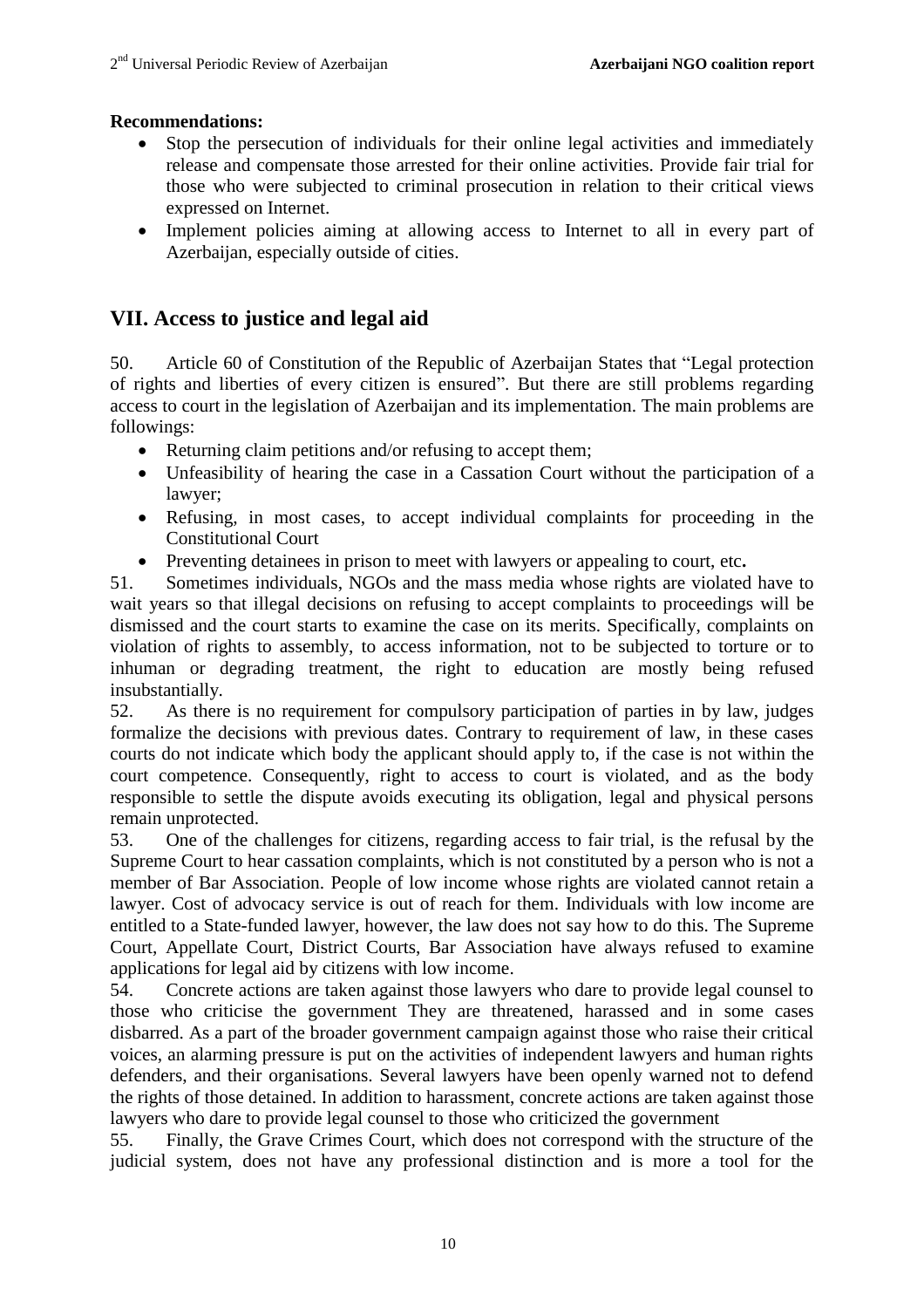execution of political orders. The establishment of these courts is envisaged in the Law on Courts and Judges, no specific actions had been undertaken in this field.

#### **Recommendations:**

- Abolish the Grave Crimes Court and replace it by a jury system.
- Allow the public to access trials, publish all court decisions publicly including on Internet, and ensure that trials can be freely monitored by civil society organisations and international organisations, including by adopting a transparent and accessible judicial power methods of work.
- Take effective measures to guarantee the independence of the judiciary and to put an end to infringements of judiciary independence through rapid, in-depth, independent and impartial investigations into allegations of interference as well as prosecutions and sanctions against the perpetrators.

## **VII. Restrictions by law on the right to information**

56. On 12 June 2012, the Azerbaijani Parliament swiftly adopted restrictive amendments to the laws "On the right to obtain information", "On state registration and state registry of legal entities" and "On commercial secrets" without any public consultations.

57. These amendments severely restrict the right to information and increase state control on mass media. According to the amendments to the law "On the right to obtain information" access to information shall be released provided that it is not contradictory to purposes of the protection of political, economical, military, financial and credit and monetary interests of Azerbaijan, to the protection of public order, health and morality, protection of rights and freedoms, commercial and other economic interests of other individuals, ensuring the prestige and impartiality of the court.

58. After the amendment to the law "On commercial secrets" comes into effect, the information about the founders of commercial legal entities and their shares in the charter capital shall be considered confidential. This information shall only be disclosed based on an inquiry to the courts and investigative bodies.

#### **Recommendation:**

• Recall the legislation adopted in 2012, including the laws "On the right to obtain information", "On state registration and state registry of legal entities" and "On commercial secrets", excessively restricting the right to access information and ensure that the public has a right to access information in practice.

## **VIII. Housing rights and evictions**

59. Since 2008, the government of Azerbaijan has undertaken a sweeping programme of urban renewal in Baku. In the course of this program, the authorities have illegally expropriated hundreds of properties, primarily apartments and homes in middle-class neighborhoods, to be demolished to make way for parks, roads, a shopping centres, and luxury residential buildings.

60. The government has forcibly evicted homeowners, in several cases without warning or in the middle of the night, in order to demolish their homes. It has refused to provide homeowners fair compensation based on the market values of properties, many of which are in highly-desirable locations and neighbourhoods.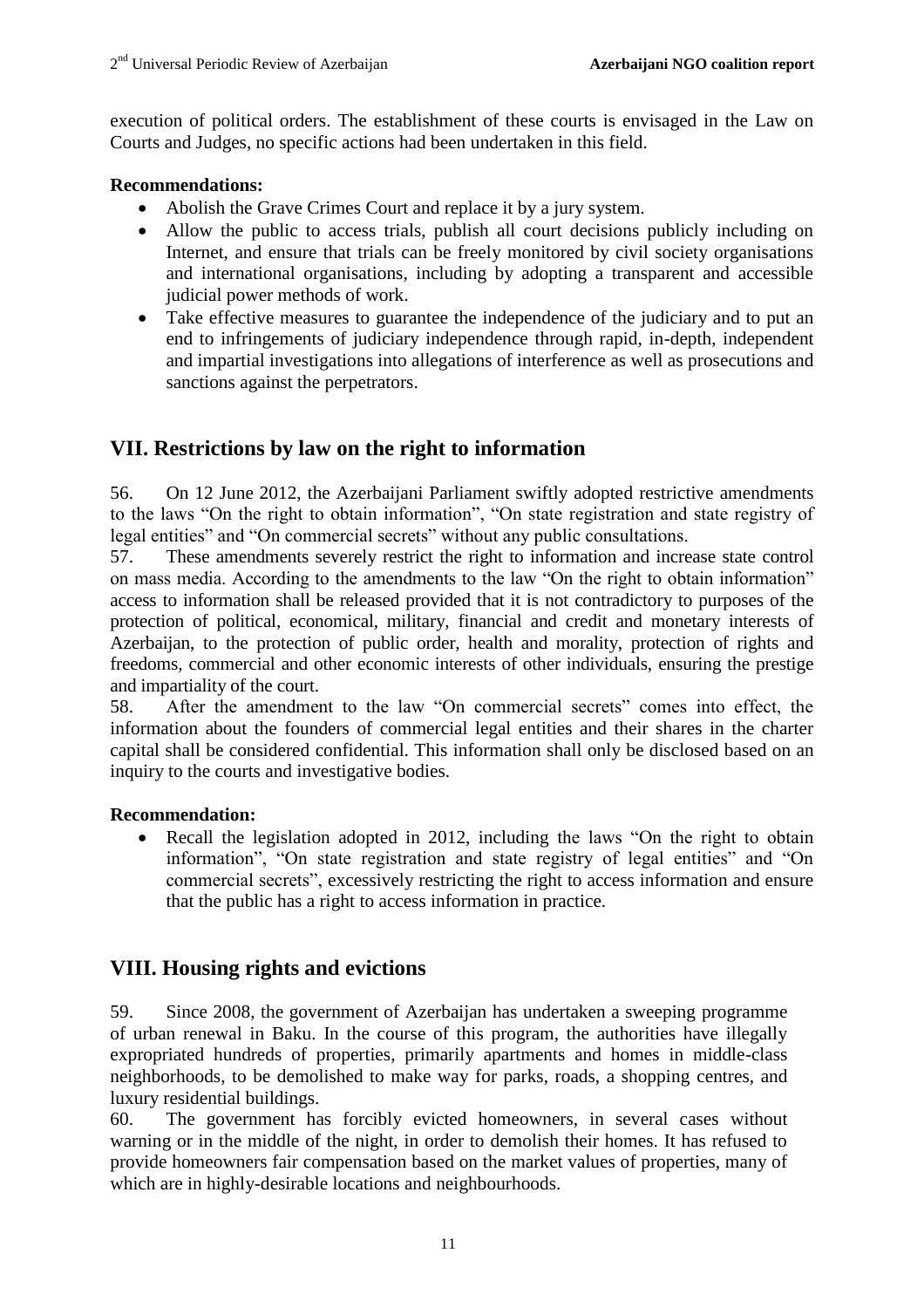61. A building of the Institute for Peace and Democracy was completely destroyed on 11 August 2011 by the authorities. The house which belongs to the human rights defender Leyla Yunus and also included a crisis centre for women, was demolished in less than an hour. All documents, equipment and office inventory were either destroyed or taken by the officials; none of IPD staff were allowed to take anything from the building. The destruction took place although the Baku Administrative Economic Court ruled that destruction of the building is inadmissible without a court decision. There was no court decision on the destruction of this building. $^{13}$ 

#### **Recommendations:**

- Halt all further expropriations, evictions, and demolitions until they can be carried out in a fair and transparent manner and are consistent with Azerbaijani national law, court decisions related to the case, and international human rights standards. The authorities should in no circumstances begin to demolish or disassemble buildings in which people continue to live.
- Provide all property owners affected by expropriation access to an effective complaint mechanism that addresses grievances in a clear and transparent manner, and a remedy.

## **IX. Domestic violence and early marriage**

62. Although the Parliament of Azerbaijan adopted the law "On the Prevention of Domestic Violence Act" in August 2010, there are still no fixed implementation mechanisms in relation to this law. A growing trend of domestic violence in the country is observed by independent NGOs working on these issues.

63. In 2012 the Parliament of Azerbaijan adopted the law amendment, increasing the marriage age for girls from 17 to 18 years, which is warmly welcomed as a strong measure to prevent early marriage. However, in average about 4000 early marriages are still registered in Azerbaijan each year. Early marriages happen for girls 14 years young. This affects their development and often comes along with school drop-out and a complete dependence to their family life and their husbands.<sup>14</sup>

64. State officials, including police officers and medical staff in hospitals, lack an indepth understanding of domestic violence. They also ignore what their role is in giving first counsel to a victim of domestic violence. The same problem is also seen in courts, where judges do not understand the importance of the role of the court to protect the victim of domestic violence

#### **Recommendations:**

 $\overline{\phantom{a}}$ 

- Establish women"s shelters and rehabilitation centres in the capital and other regions of Azerbaijan founded by the State.
- Increase the number of women police officers.
- Ensure that religious marriage cannot be registered prior to the registration of State marriage.
- Develop an effective and transparent implementation and monitoring mechanism of the law on domestic violence, especially in relation to the protection of victims and the effectiveness of restraining orders.
- Provide training on domestic violence for police officers and other professionals,

<sup>&</sup>lt;sup>13</sup> For more information, see: [http://humanrightshouse.org/Articles/16889.html.](http://humanrightshouse.org/Articles/16889.html)

<sup>&</sup>lt;sup>14</sup> See[: http://www.eurasianet.org/node/63727.](http://www.eurasianet.org/node/63727)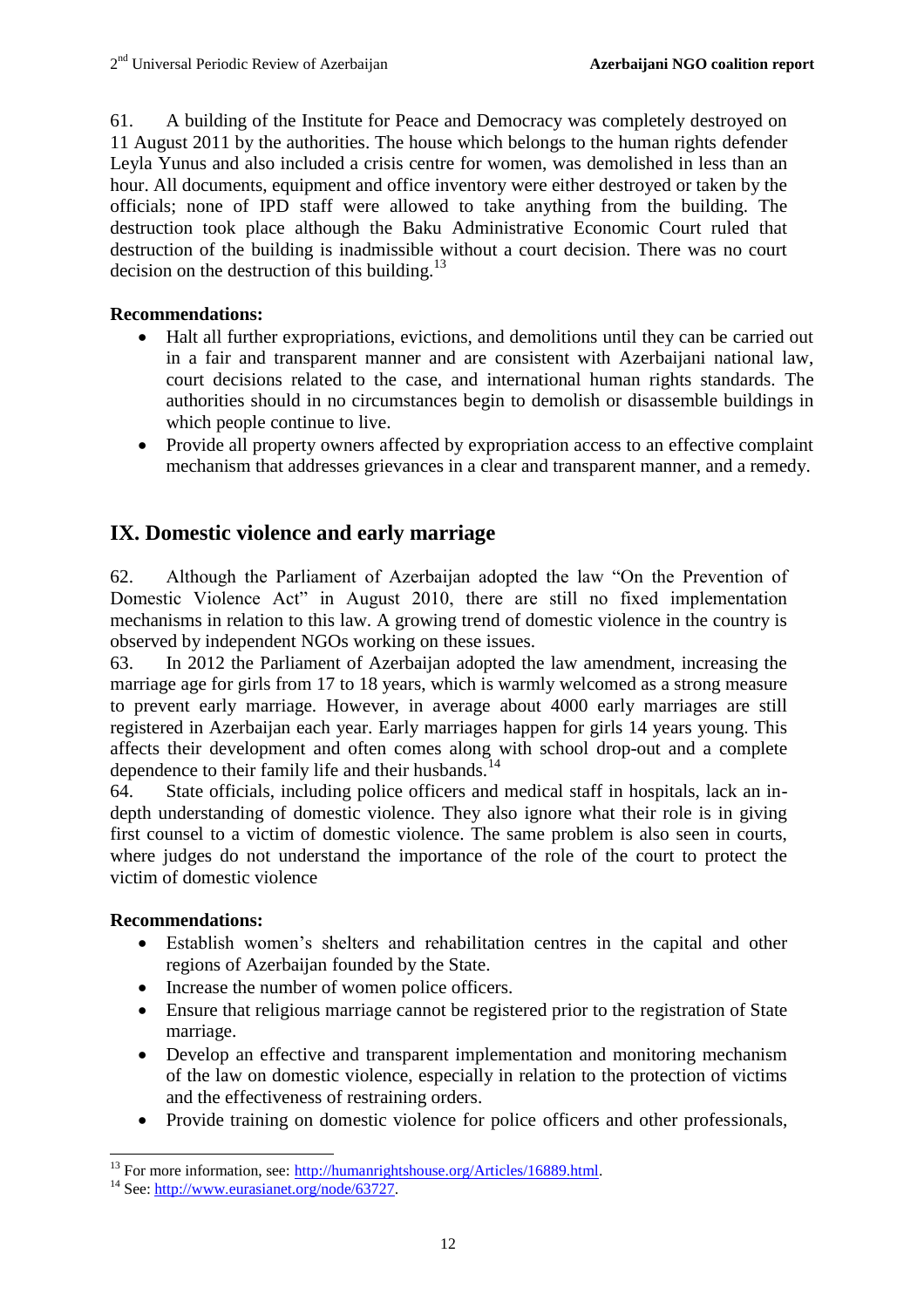including medical personnel and judges.

# **X. Participation in public life**

65. The Government has developed effective methods for keeping political forces, popular initiatives, non-partisan civil groups, media, religious communities and independent business alike from becoming self-sustainable challengers and public participants in decision-making issues. In Azerbaijan, civic and political apathy is widespread, and self-censorship is prevalent in public participation work. The Government has deliberately promoted a sense of impunity so as to ingrain self-censorship in the public and discourage any unsanctioned collective action and public initiatives. The Government managed to discourage meaningful citizen participation in political and decision-making processes and put a lid on genuine public debate on issues of wider public interest, such as elections, social problems or the transparency of oil and gas revenue expenditures.

66. The credibility to the electoral process has long been seriously damaged by traditional prevalent abuses and massive frauds.<sup>15</sup> The pre-election situation increases the banning of protest rallies, stifling dissent and restricting public outreach. The political opposition is ousted from the formal political process and there is not much option left for the public participation in country"s democratic process.

67. In 2001, Azerbaijan ratified the European Charter of Local Self-Government, which endows municipalities with substantial responsibilities and decision-making authority. However, in reality, municipalities remain fully subordinate to the Government. Constitutional amendments in 2009 further decreased the independence of local selfgovernments, granting the State powers to "oversee" activities of municipalities, without clearly defining the exact scope of this supervision. Municipalities lack financial independence making them dependent on funds coming from the central State budget which turns them into obedient implementers of the Government's policy.

#### **Recommendations:**

- Allow Government critics' a regular access to State and private media to broadcast their alternative views and participate to the public debate, and ensure that opposition candidates can participate equally to majority candidates in public debates before during election campaigns.
- Implement "open government" strategies, allowing citizens to actively participate in shaping public policies.

 $\overline{a}$ <sup>15</sup> The final OSCE Election Observation Mission report on 2010 parliamentary elections, of 25 January 2011, noted that "certain conditions necessary for a meaningful and competitive election were lacking in these elections. The fundamental freedoms of peaceful assembly and expression were limited and a vibrant political discourse facilitated by free and independent media was almost impossible…" OSCE listed "a deficient candidate registration process, a restrictive political environment, unbalanced and biased media coverage, disparity in access to resources to mount an effective campaign, misuse of administrative resources as well as interference by local authorities in favor of candidates from the ruling party, creating an uneven playing field for candidates. Not all electoral contestants were able to compete on a basis of equal treatment by the authorities as called for in paragraph 7.6 of the OSCE Copenhagen Document." The conclusion was that "overall, these elections failed to meet a number of key OSCE commitments for democratic elections and important elements of Azerbaijani domestic legislation."